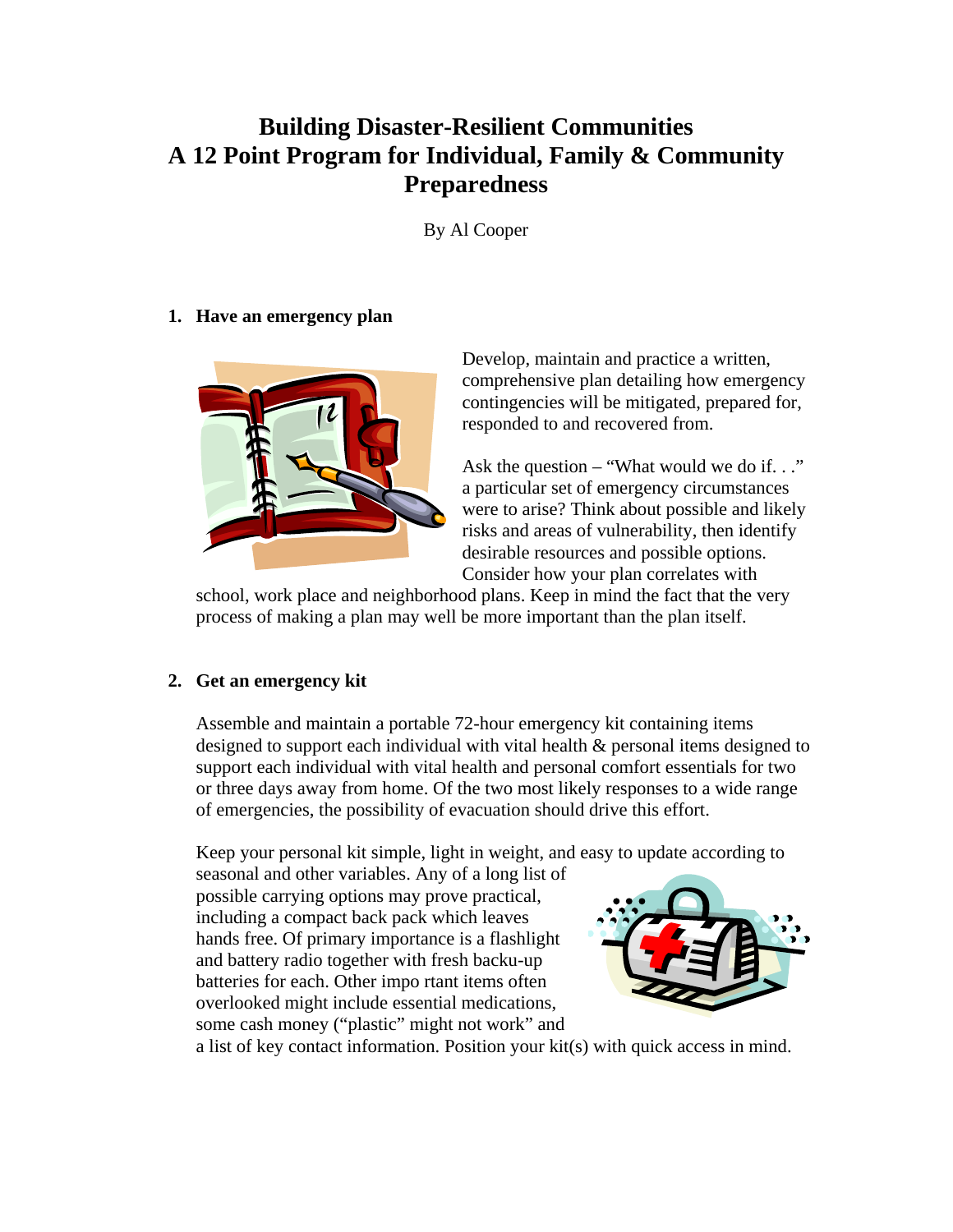#### **3. Have emergency food supplies**

Fortify home-base with food, water and other provisions designed to care for the regular daily needs of those resident there, anticipating the second of the two most likely emergency situations – one where for possibly extended periods of time, outside resources will be unavailable or limited.



Don't allow yourself to  $\sim$  be daunted by the notion that there is "magic" in the  $\bigcirc \bigcirc \bigcirc \bigcirc \bigcirc$  famous "one-year-supply." Begin with an  $\begin{array}{|c|c|c|c|c|c|} \hline \end{array}$  inventory of what you already have, then set some practical, reasonable and achievable goals for  $\blacksquare$ quantities which make sense for you. This is not a one-size-fits-all game plan. Build your program

around foods which are desirable for you, have a long shelf life, and require a minimum of preparations. Date everything, and begin at once to put it into regular use, always maintaining and increasing based upon experience.

### **4. Prepare to shelter-in-place**



Identify, outfit and prepare an area of your home base suitable for a "shelter-in-place" emergency, such as might arise from a hazardous material release. In such a case, evacuation might expose a population to a greater danger than "staying put."

Select a room or space which is relatively easy to isolate from outside air intake, and which promises a

degree of comfort for a short period of time. In outfitting this space, assume that the emergency may involve a temporary interruption of electric power with the personal inconveniences which follow. A shelter-in-place kit should include a battery-powered radio and flashlight, along with pre-cut sheets of plastic and tape for helping to further proof the area against outside contamination. Some of the same thoughtfulness which goes into the 72-hour kit can help guide preparations here. A kit which fits under a bed or into a closet corner is sensible.

#### **5. Know your home**

Make it your business to become familiar with the critical infrastructure of your homebase and learn how to operate electric circuits, natural gas service controls, culinary water main valves, outside air vents, etc. Locate necessary tools where

they are handy for use in an emergency. Consult appropriate experts if necessary. Knowing when to take in turn utilities off and on is important.

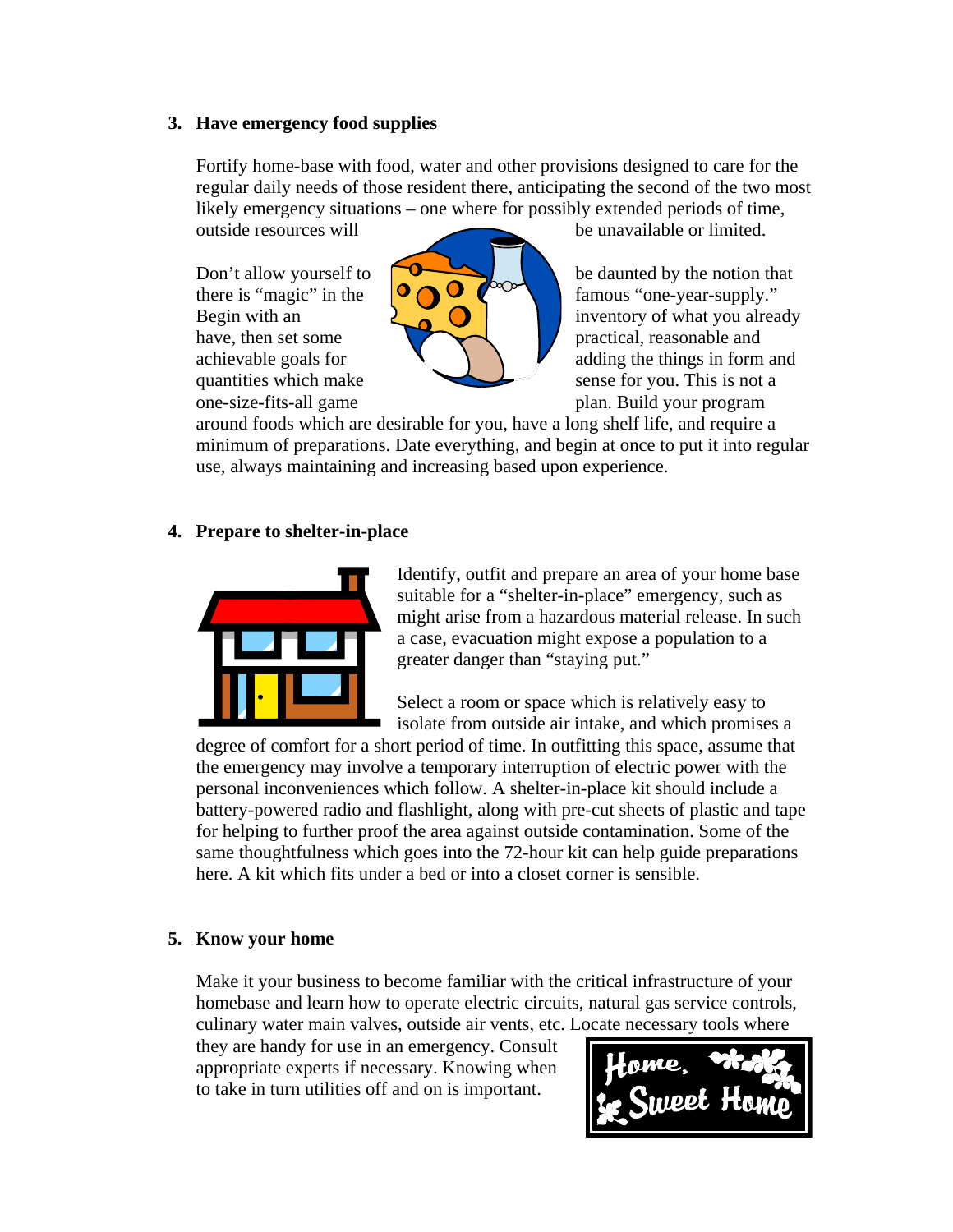Remember during a "shelter-in-place" emergency to turn off air conditioner/heating systems which bring outside air into the building or space providing shelter. In schools and work places, this may require the services of a custodian.

## **6. Take inventory**

Inventory items of special value and importance and their location in the home base, assigning a priority to each. In the event of an evacuation order, there may be only minutes to take property with you. Limitations of time and space may suggest the need to pre-position and/or protect such belongings.

The very act of producing this list – like the basic plan itself – may prove a useful reminder of the things that really have value in our lives. Usually, it will be family records, genealogies,



irreplaceable photos, etc. which rise to the top of the list. A plan to consolidate the location and enhance the portability of high-priority items may result.

## **7. Equip your car**

Outfit the family vehicle(s) with items which will add to its safety and security in various emergency and everyday situations, with an eye to the changing of



seasons and circumstances. Make it a matter of habit to keep the fuel level above the halfway mark.

Such obvious items as a blanket, heavy-duty flashlight, container of drinking water, a collapsible shovel, a basic first aid kit and jumper cables are a start. Some high-energy snack bars and weather-conscious clothing items are good additons. A sharppointed rock hammer within the

driver's reach may become a life-saving method of breaking through a window in a flood situation, and a spare cell-phone kept charged is a smart further step.

#### **8. Prepare to go powerless**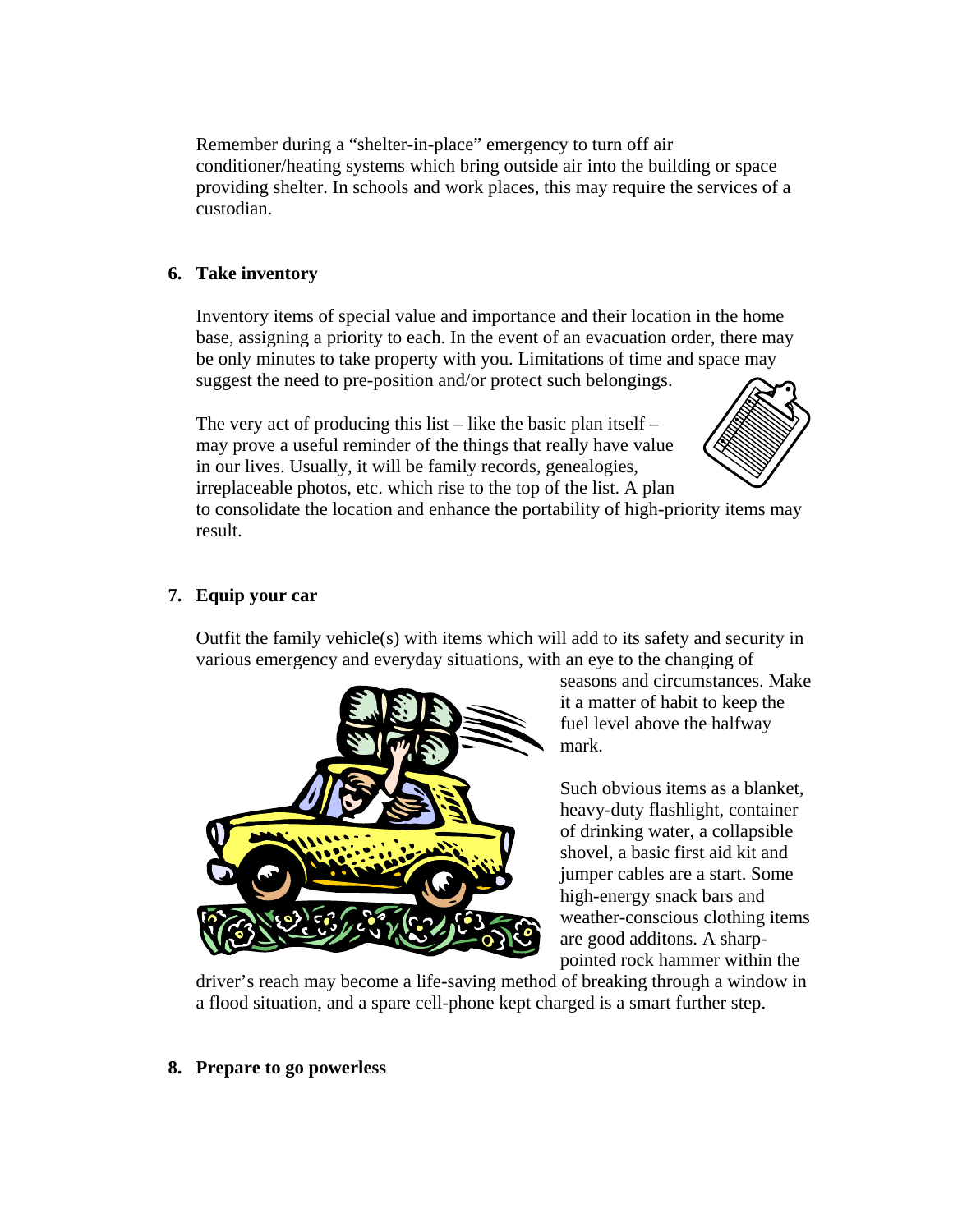Prepare the home base to remain secure and reasonably comfortable during short or extended periods of electrical power failure. This is once of the most likely events to follow in the wake of both natural and man-cuased emergencies. Alternate lighting, communication, heating and food preparation resources should be part of the basic emergency response plan.

Battery-operated lights should be positioned strategically in different parts of a residence along with a program which insures a supply of back-up batteries. (Alkaline batteries have a long shelf-life, and LED systems operate frugally.) In the case of a prolonged outage, alternate-fuel lamps may prove important.



supply as well as produce fumes.) Storing flammable fuels requires special attention, and kerosene is less volatile than others. Outdoor propane and charcoal grills are an excellent cooking alternative, as are camp stoves and Dutch oven systems. Extra blankets, sleeping bags and warm clothing should be a part of every non-electric plan. At least one adult family member should remain awake and on watch when alternate lighting/heating devices are in use, even with recommended ventilation. Make sure that the presence of charged A,B,C fire extinguishers and practice in using them correctly is a part of your basic emergency response plan. Gasoine or other combusibly-fueled generators may greatly extend the ability to compensate for loss of commercial power, but require a knowledge and planning to operate safely. Never position a generator indoors or where its exhaust fumes may migrate into a living space. Remember that the storage of adequate fuel supplies adds a certain safety burden, and limits the duration of this alternate source of power.

#### **9. Plan for pets**



domestic livestock in  $\mathbb{R}^n$  the event of a range of possible emergency-spawned  $\bigcap_{n=1}^{\infty} \bigcup_{n=1}^{\infty}$  contingencies. Almost without exception, emergency  $\left\{\left\{\right\}\right\}$  shelters-usually managed by

Domestic pet plans  $\left| \sum_{n=1}^{\infty} \right|$  might include larger quantities of food, supplies,  $\|\cdot\|$   $\|\cdot\|$  provision for automatic, gravity-feed water and  $\mathbf{N} \times \mathbf{N}$  food dispensers, multiple litter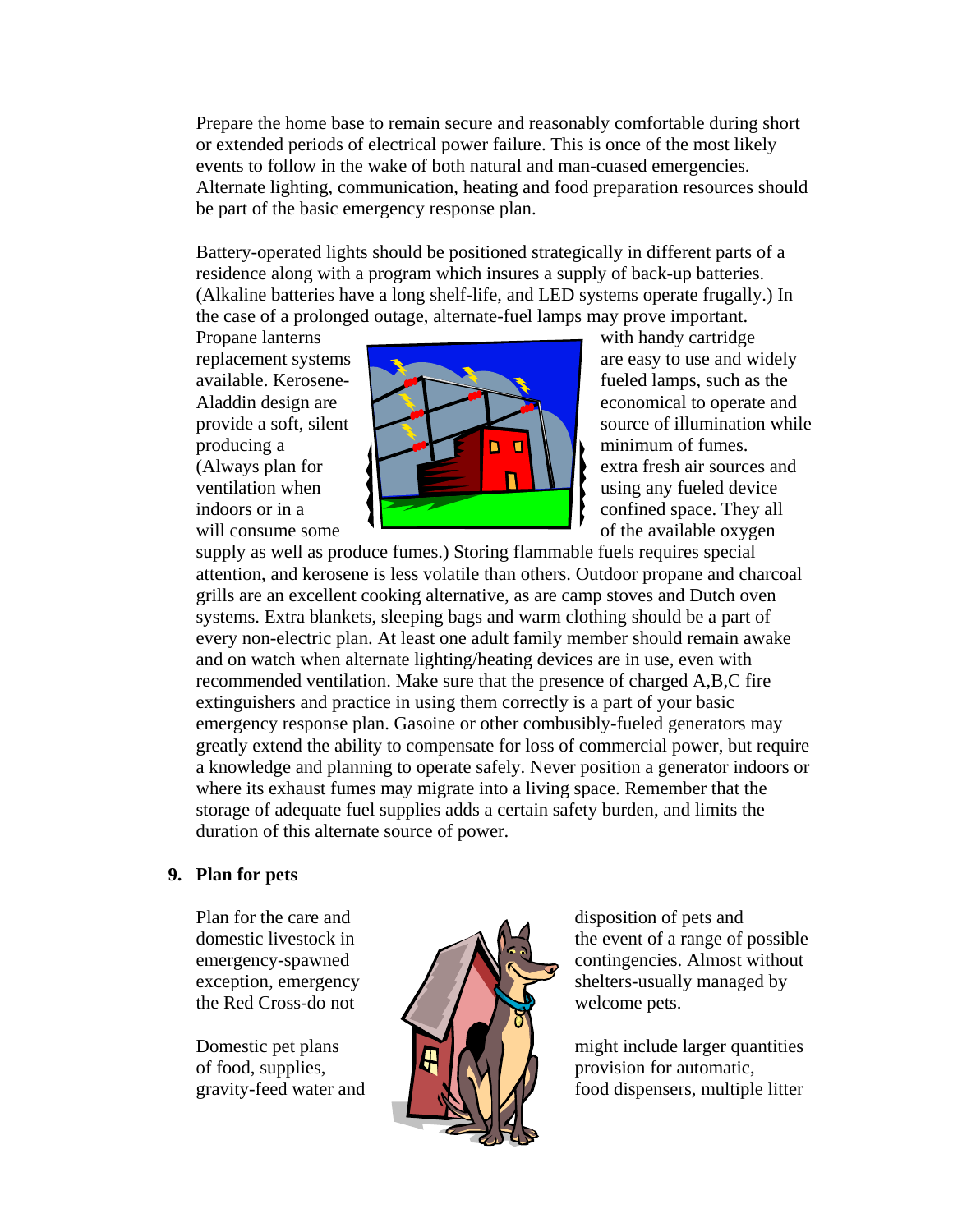boxes, etc. Arrangements for extended care by family members, friends or commercial service providers might also be considered.

## **10. Figure financial contingencies**

Develop a comprehensive "Financial Contingency Plan" geared to your particular set of economic circumstances and designed to respond to the possible interruption of normal cash flow and debt retirement obligations.

Among those "emergencies" most likely to occur at some point, but least anticipated and planned for is the interruption of income occasioned by loss of employment, illness or even the unexpected death of a bread-winner. The economic consequences of a natural or manmade disaster may also effect cash

flow in a temporary, or even long-term way, reducing our ability to dal with everyday affairs and activities. In addition to making use of food storage supplies already identified, and thereby freeing up financial resources, contingency plans might also include such goals as the accumulation of cash reserves on an ongoing basis, and the pre-payment of



some key monthly obligations, ie. Home mortgages, car contracts, and medical insurance plans. "Buying time" thus becomes an important dimension of the overall emergency plan. While this may not be accomplished easily, or all at once, it is a worthwhile long-term objective well worth pursuing.

# **11. Remember your health**

Plan for the continuation of health and medical needs during a time of extended emergencies and special circumstances.



With an empmhasis on critical, life-supporting medications and supplies, and with the consultation of the prescribing physician where indicated, maintain a supply of such items sufficient to bridge an emergency response such as enforced evacuation or other interruption of normal access. Carry on your person

preferably, vital written prescriptions for eye glasses and other vital, personal medical needs, and a clear description of treatment requirements. An insulin-dependent diabetic, for instance, should anticipate having to leave home base with a small portable cooler, and a supply of insulin and syringes. Just as one shouldn't allow the fuel in the vehicle to get below half, the person with a medication dependency, should not allow the supply to get below